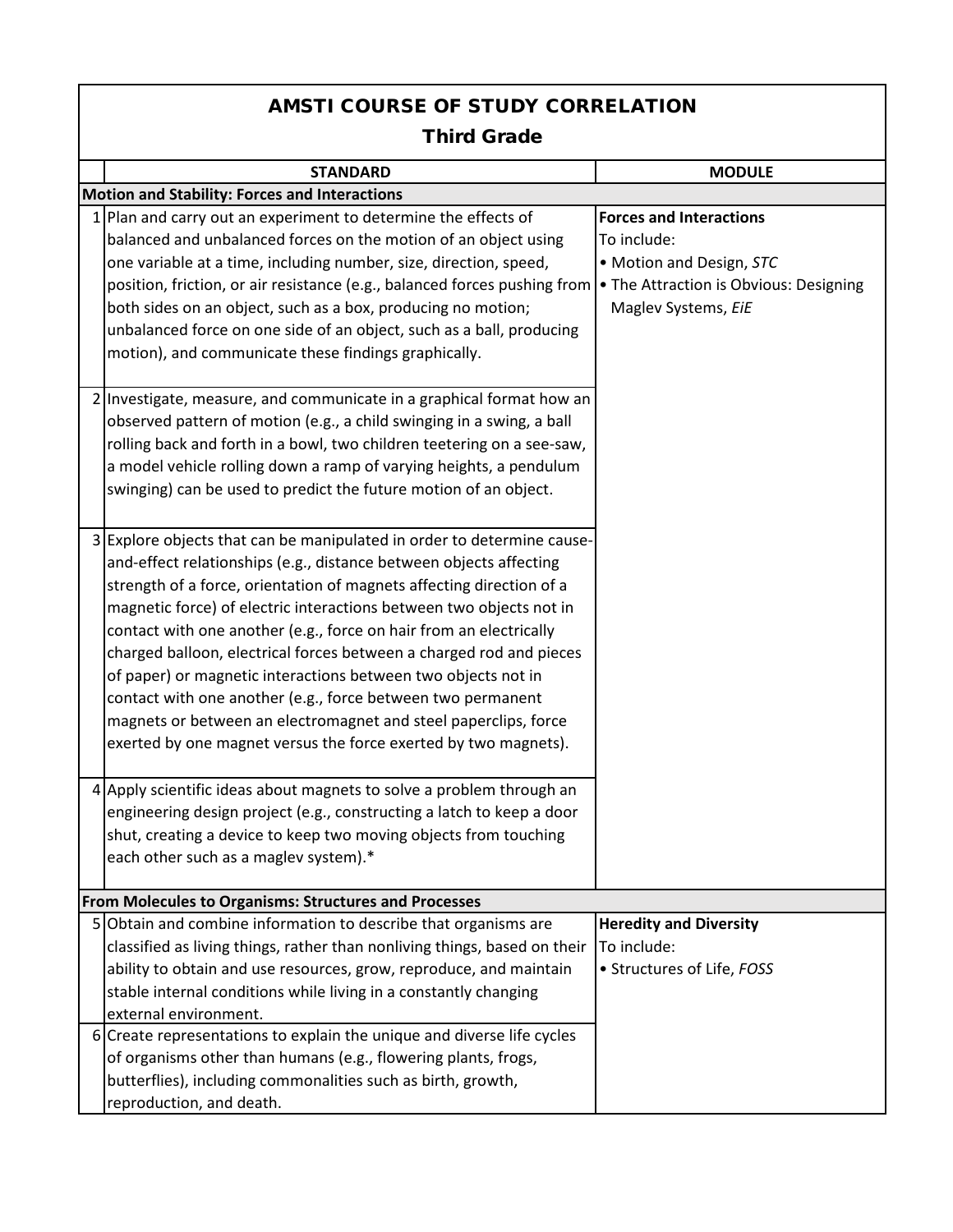## AMSTI COURSE OF STUDY CORRELATION Third Grade

| <b>STANDARD</b>                                                                                                                                                                                                                                                                                                                                                                                                                                                                                                                                                                                                                                                                                                                                                                                                                                | <b>MODULE</b>                                                              |  |  |  |
|------------------------------------------------------------------------------------------------------------------------------------------------------------------------------------------------------------------------------------------------------------------------------------------------------------------------------------------------------------------------------------------------------------------------------------------------------------------------------------------------------------------------------------------------------------------------------------------------------------------------------------------------------------------------------------------------------------------------------------------------------------------------------------------------------------------------------------------------|----------------------------------------------------------------------------|--|--|--|
| Heredity: Inheritance and Variation of Traits                                                                                                                                                                                                                                                                                                                                                                                                                                                                                                                                                                                                                                                                                                                                                                                                  |                                                                            |  |  |  |
| 7 Examine data to provide evidence that plants and animals, excluding<br>humans, have traits inherited from parents and that variations of<br>these traits exist in groups of similar organisms (e.g., flower colors in<br>pea plants, fur color and pattern in animal offspring).                                                                                                                                                                                                                                                                                                                                                                                                                                                                                                                                                             | <b>Heredity and Diversity</b><br>To include:<br>• Structures of Life, FOSS |  |  |  |
| 8 Engage in argument from evidence to justify that traits can be<br>influenced by the environment (e.g., stunted growth in normally tall<br>plants due to insufficient water, change in an arctic fox's fur color<br>due to light and/or temperature, stunted growth of a normally large<br>animal due to malnourishment).                                                                                                                                                                                                                                                                                                                                                                                                                                                                                                                     |                                                                            |  |  |  |
| <b>Unity and Diversity</b>                                                                                                                                                                                                                                                                                                                                                                                                                                                                                                                                                                                                                                                                                                                                                                                                                     |                                                                            |  |  |  |
| 9 Analyze and interpret data from fossils (e.g., type, size, distribution)<br>to provide evidence of organisms and the environments in which<br>they lived long ago (e.g., marine fossils on dry land, tropical plant<br>fossils in arctic areas, fossils of extinct organisms in any<br>environment).<br>10 Investigate how variations in characteristics among individuals of the<br>same species may provide advantages in surviving, finding mates,<br>and reproducing (e.g., plants having larger thorns being less likely to<br>be eaten by predators, animals having better camouflage coloration                                                                                                                                                                                                                                       | <b>Heredity and Diversity</b><br>To include:<br>• Structures of Life, FOSS |  |  |  |
| being more likely to survive and bear offspring).<br>11 Construct an argument from evidence to explain the likelihood of an<br>organism's ability to survive when compared to the resources in a<br>certain habitat (e.g., freshwater organisms survive well, less well, or<br>not at all in saltwater; desert organisms survive well, less well, or not<br>at all in woodlands.<br>a. Construct explanations that forming groups helps some organisms<br>survive.<br>b. Create models that illustrate how organisms and their habitats<br>make up a system in which the parts depend on each other.<br>c. Categorize resources in various habitats as basic materials (e.g.,<br>sunlight, air, freshwater, soil), produced materials (e.g., food, fuel,<br>shelter), or as nonmaterial (e.g., safety, instinct, nature-learned<br>behaviors.) |                                                                            |  |  |  |